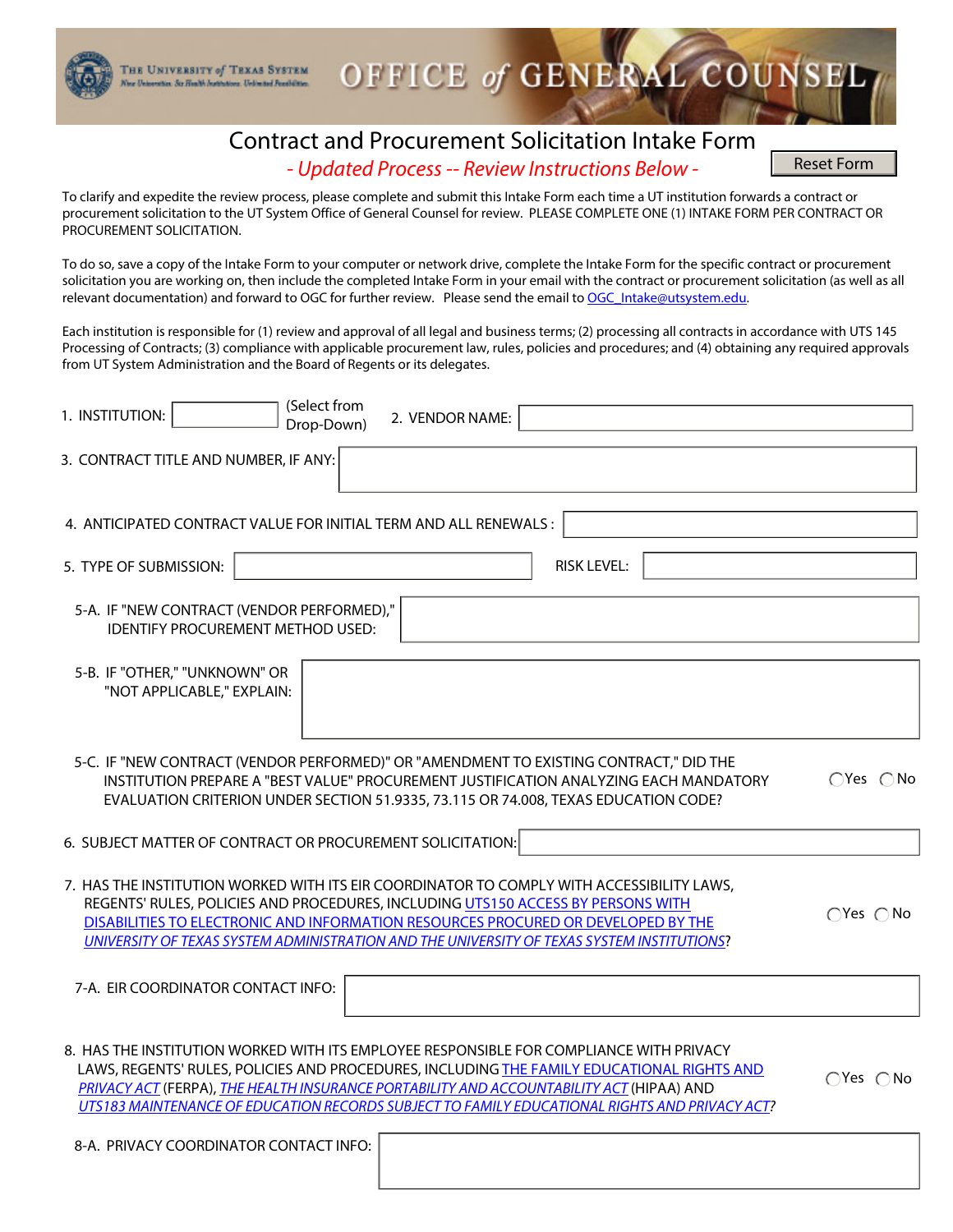|                                                                                                                                                                      | 9. HAS THE INSTITUTION WORKED WITH ITS EMPLOYEE RESPONSIBLE FOR COMPLIANCE WITH DATA SECURITY<br>LAWS, REGENTS' RULES, POLICIES AND PROCEDURES, INCL. UTS165 INFO. RESOURCES USE AND SECURITY POLICY?                                                                                                                                                                                                                                           | $\bigcap$ Yes $\bigcap$ No                                                                                                                                    |
|----------------------------------------------------------------------------------------------------------------------------------------------------------------------|-------------------------------------------------------------------------------------------------------------------------------------------------------------------------------------------------------------------------------------------------------------------------------------------------------------------------------------------------------------------------------------------------------------------------------------------------|---------------------------------------------------------------------------------------------------------------------------------------------------------------|
| 9-A. DATA SECURITY COORDINATOR CONTACT INFO:                                                                                                                         |                                                                                                                                                                                                                                                                                                                                                                                                                                                 |                                                                                                                                                               |
| Board approval is required.)                                                                                                                                         | 10. BOARD APPROVAL: IS APPROVAL BY THE BOARD OF REGENTS VIA THE AGENDA OR CONSENT AGENDA<br>REQUIRED? (See Regents' Rule 10501 Delegation to Act on Behalf of the Board to determine whether                                                                                                                                                                                                                                                    | $\bigcirc$ Yes $\bigcirc$ No                                                                                                                                  |
|                                                                                                                                                                      | 10-A. IF YES, SUBMIT A COPY OF THE AGENDA OR CONSENT AGENDA ITEM PREPARED BY YOUR INSTITUTION.                                                                                                                                                                                                                                                                                                                                                  |                                                                                                                                                               |
| 10-B. IF NO, IDENTIFY THE APPLICABLE EXCEPTION<br>TO BOARD APPROVAL. (For more information,<br>see Regents' Rule 10501 Delegation to Act<br>On Behalf of the Board.) |                                                                                                                                                                                                                                                                                                                                                                                                                                                 |                                                                                                                                                               |
| 11. DATE SUBMITTED:                                                                                                                                                  | REQUESTED DEADLINE:                                                                                                                                                                                                                                                                                                                                                                                                                             |                                                                                                                                                               |
|                                                                                                                                                                      | We will provide you with initial comments and recommendations as soon as we are able. Please be aware that, depending on OGC workload and<br>contract complexity, it is the Contracting & Procurement Practice Group's goal to provide initial comments within 3-4 weeks after receipt of all<br>requested documentation. Budget time accordingly for OGC, System, and BOR approvals. All expedite requests must be discussed with the assigned | attorney. Notations "need ASAP" or "expedite" alone will not provide sufficient information to justify prioritizing one contract or solicitation over others. |
| Explain any deadline<br>or time frame issues:                                                                                                                        |                                                                                                                                                                                                                                                                                                                                                                                                                                                 |                                                                                                                                                               |
| 12. IDENTIFY and provide COPIES of or LINKS<br>to any policies, regulations, or laws that<br>were relied on in developing this<br>contract or solicitation:          |                                                                                                                                                                                                                                                                                                                                                                                                                                                 |                                                                                                                                                               |
|                                                                                                                                                                      | 13. IDENTIFY all of the applicable Office of General Counsel (OGC) checklists that apply to this transaction:                                                                                                                                                                                                                                                                                                                                   |                                                                                                                                                               |
| <b>General Procedure Contracts</b>                                                                                                                                   | ◯ Clinical Trial Agreements                                                                                                                                                                                                                                                                                                                                                                                                                     | ◯ Material Transfer Agreements                                                                                                                                |
| ◯ Software and Database Licenses                                                                                                                                     | ◯ Sponsored Research Agreements                                                                                                                                                                                                                                                                                                                                                                                                                 | ◯ Construction                                                                                                                                                |
|                                                                                                                                                                      | 13-A. HAS THE CONTRACT BEEN REVISED TO REFLECT THE RESULTING CHECKLIST RECOMMENDATIONS?<br>If Yes, include a copy of the Checklist Recommendations with the contract documents. If No, OGC<br>requires contracts to be modified based on the Checklist Recommendations prior to OGC submission.<br>If you require assistance, please contact OGC_Intake@utsystem.edu or call (512) 499-4462.                                                    | $\bigcirc$ Yes<br>∩No                                                                                                                                         |
| 14. INSTITUTION REVIEW AND APPROVAL:<br>Indicate who at the Institution has reviewed<br>and approved this contract or solicitation.                                  |                                                                                                                                                                                                                                                                                                                                                                                                                                                 |                                                                                                                                                               |
|                                                                                                                                                                      | 15. LEGAL REVIEW: If this contract was reviewed by institutional legal counsel, please provide contact information.                                                                                                                                                                                                                                                                                                                             |                                                                                                                                                               |

| Name:  | Phone No.: |  |
|--------|------------|--|
| Email: |            |  |